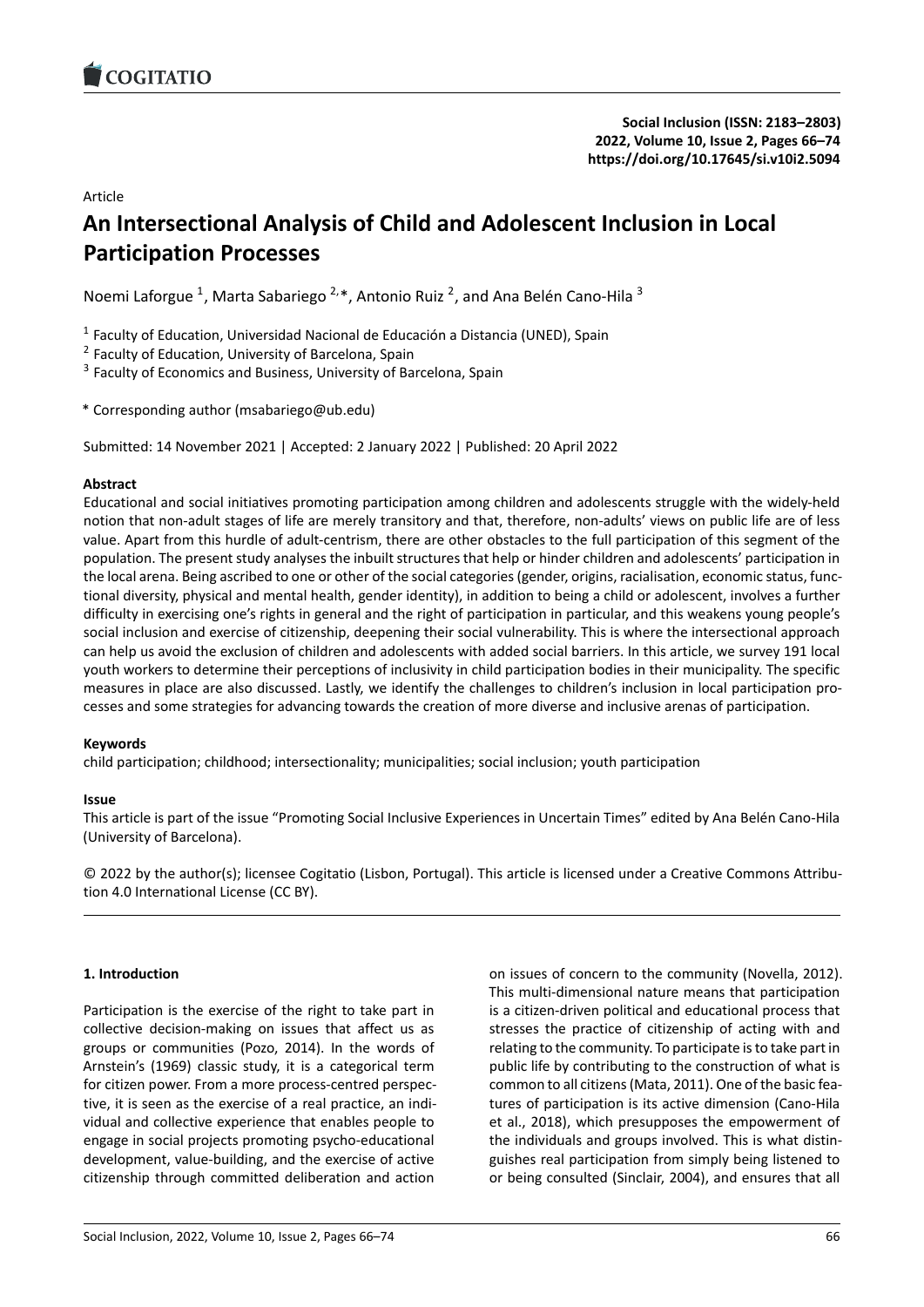#### **LOGITATIO**

groups (including children and adolescents) can expand [their potential as act](https://www.cogitatiopress.com)ive citizens whose capacity to inter‐ vene in public life is recognized by their community. In this article, we advocate conceptualizing children and adolescents' participation in terms congruent with this social representation, i.e., as social actors with agency and varying degrees of competence (Lister, 2007). Other studies that reinforce this argument and that have been considered in this article include Cele and Van der Burgt (2015), Woodyer (2008), and Horgan et al. (2017).

One of the best ways to learn how to participate is through practice. This emotional component to feeling part of and participating in children and adolescents' par‐ ticipatory processes has piqued the interest of referent authors in the field of participation and social inclusion (Boccagni & Baldassar, 2015; Chakraborty et al., 2018; Hadfield‐Hill & Horton, 2014; Khan, 2018; Marcu, 2012). For this practice to be real, however, it must be rele‐ vant to the needs and interests of the people involved, and it must be felt and experienced from the stand‐ point of commitment to the community and/or democ‐ racy. As Flannigan (2013) has pointed out, this civic inter‐ est is the basis for citizen participation and is upheld by emotional identification and the desire to contribute to a cause.

The various areas in which children and adolescents participate are privileged arenas for encouraging civic commitment, democratic culture, and citizen participa‐ tion. From the socio-cultural perspective, teaching people to participate cannot be separated from educating them in and through participation from their earliest years. Cultivating participation creates benefits in terms of social competence and personal empowerment, a crit‐ ical understanding of reality, communication, dialogue and enhanced listening, and learning co-responsibility and collaboration. It is a source of collective social action and of a sense of responsibility towards the com‐ mon good; participation also benefits the community by embracing children and adolescents' knowledge, view‐ points, and frames of reference in the decision‐making process and by putting into practice and assessing the decisions taken.

According to Cussiánovich (2006), an active role for children and adolescents means participation and social and political action, and this requires breaking with prior classificatory structures, overcoming the barriers of adult‐centrism, and combating the idea that pre‐adult life stages are transitory and that children and adoles‐ cents have fewer valuable opinions on public issues. This article sees this tendency to link citizenship to adulthood as a key restraint that affects how children and adoles‐ cents participation is represented, promoted, and facili‐ tated on a municipal level. Aside from this, we also seek to strengthen the intersectional approach to the study of the inclusion/exclusion of children and adolescents in local participation practices. The forms of oppression flowing from ascription to one or more social categories associated with origins, racialization, economic status, functional diversity, mental and physical health, and gen‐ der identity represent a barrier to children and adoles‐ cents participation, weakening their social inclusion and exercise of citizenship and deepening their social vulner‐ ability. Likewise, the prevailing power structures do not always work in favour of symmetrical relationships with adults (Ramírez & Contreras, 2014) or diverse, inclusive spaces of participation.

These forms of marginalization, and their impact on participation at the local level as an area for articulating and consolidating democracy, were the focus of this study. Thus, we first set out to describe the workings of participatory practices and inclusivity initiatives from the standpoint of the social representations of the youth workers involved in children and adolescents participa‐ tion practices; secondly, we endeavoured to identify use‐ ful strategies for creating participatory spaces, conditions, and practices that could favour inclusion and an active role for children and adolescents at the municipal level.

#### **2. Intersectionality as Analytical Framework**

Intersectionality is an analytical framework that views problems stemming from inequality and its relationships with power by analyzing the overlapping categories of social identity into which people are classified (Cho et al., 2013). The theory was developed by African‐American feminists in the 1980s and 90s and was first applied in academic work by Kimberlé Crenshaw in the early 1990s, in her study of the way the American judicial sys‐ tem treated (and still treats) black women, i.e., differ‐ ently to the way it treats white women and black men. Intersectionality argues, therefore, that since inequality is multifaceted, studying it requires a theory that takes this plurality into account (Martínez‐Palacios, 2017).

The purpose of this approach is to make visible the effects of different forms of social oppression—not only in sum but in combination, giving rise to specific new manifestations of inequality—that operate through social identities, i.e., not in terms of who people really are, but through the social identities attributed to them.

Intersectionality, then, argues that we make artifi‐ cial social classifications that carry with them a range of stereotypes and prejudices that have concrete effects on others' lives. For example, being categorized as "a woman" conditions one's access to resources such as work, public life, and leisure time. Therefore, the aim of this framework of analysis is not to establish categories but to study the power relations created around them in order to develop responses that promote social justice. It contends, therefore, that although these categories are arbitrary—since no human group is homogeneous they are linked to a series of discourses that legitimize inequality. Hence, to overcome these discriminating situations, we need to reveal how they work and, armed with this knowledge, create strategies to help eradicate them (Cho et al., 2013).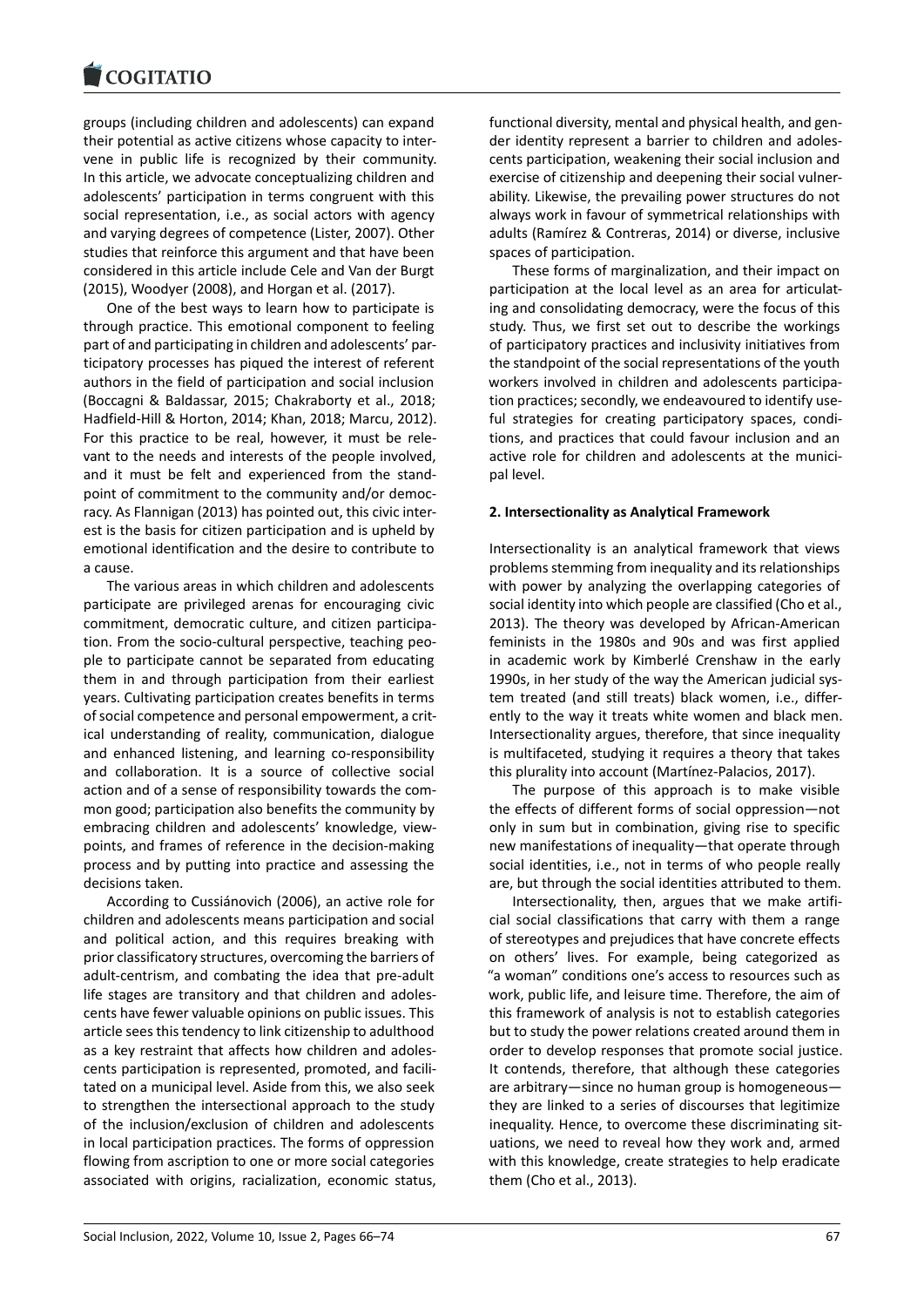The forms of oppression stemming from each cate‐ [gorization are not im](https://www.cogitatiopress.com)mutable or static but vary across time and space (Rodó‐Zárate, 2021). These space‐time specifics enable us to have a more dynamic, contextrelated, situated view of the various forms of oppres‐ sion so that we can focus on the effects of the categorizations rather than the categories themselves, thereby avoiding reifying the latter (Rodó‐Zárate, 2021). In this sense, children and adolescents are not a homogeneous group (Warming, 2020), but a Eurocentric construct on which there is no global (Khan, 2021; Rabello de Castro, 2019) or historical consensus (Aitken, 2018). Despite this, there is a widespread notion in academia that non‐adult life stages are unfinished stages and therefore have less to contribute to social and political life.

# *2.1. Child and Adolescent Intersectionality and Participation*

In the form of the right to vote, citizen participation in democratic societies has been conquered by disadvan‐ taged groups such as women, racialized people, people with functional diversity, etc. (Davis, 2004). Despite the gradual spread of voting rights, other less visible fac‐ tors hinder people's participation in government, such as the lack of availability of political parties represent‐ ing their specific needs, for example. In the case of children and adolescents, social and educational ini‐ tiatives promoting their participation have to take on adult-centrism, a form of oppression based on the idea that non‐adult life stages are unfinished, transitional peri‐ ods during which people's opinions on public issues are not valuable (Cussiánovich, 2018). Even when this bar‐ rier is overcome, there are further hurdles in the way of the full participation of this part of the population. Children and adolescents, similarly to adults, are situ‐ ated within varying social structures that give rise to differing needs and experiences and, at the same time, offer greater or lesser access to participation (Ballesté & Feixa, 2019; Martínez‐Palacios, 2017). These structural situations shape people's rights and access to resources according to their gender, origins, racialization, social class, physical and intellectual abilities, physical and men‐ tal health, gender identity, etc. Combined with the status of a child or adolescent, being ascribed to one or more of these social categories results in added handi‐ caps in exercising rights in general and participation in particular, and this, in turn, weakens social inclusion and the exercise of citizenship and deepens social vul‐ nerability. This is where the intersectional approach can help us avoid the exclusion of children and adolescents with added social barriers. In fact, democratic participa‐ tion and intersectionality share a concern for equality and a desire for social transformation (Martínez‐García & Martínez‐Palacios, 2019). Further, the intersectional approach can help us uncover power inequalities within participation in various senses. One of these is in the operation of participation itself, since the value ascribed

to different social identities results in the idea that some people's views and contributions are more valuable than those of others (Marcu, 2012). This means that the participation of people embodying more highly‐valued attributes will be given more weight and scope, thus creating feelings of lack of legitimacy among those who embody less highly‐valued attributes. Working towards inclusive participation, then, is a long‐term endeavour that requires constant reflection on our own dynamics of oppression (Cele & Van der Burgt, 2015), in addition to ongoing educational efforts towards equal relationships, for which intersectionality affords valuable possibilities for analysis and action (Khan, 2021).

# **3. Method**

This article is the outcome of an exploratory, diagnostic survey study, part of the first stage of a wider research project whose purpose is to map the current state of children and adolescents' participation, from both chil‐ dren and adolescents as well as adult perspectives, in the 386 municipalities making up the CAI‐UNICEF and AICE networks. To this end, the Childhood and Participation Questionnaire was developed and designed to analyze the inclusion‐exclusion of children and adolescents in local participatory processes (Sabariego et al., 2021). It was self‐administered online by 279 youth workers and elected representatives responsible for promoting children and adolescents' participation in the municipal arena. The questionnaire took the form of a protocol with a double online version: one for elected representatives and one for youth workers. The former consisted of 23 questions, while the latter consisted of 76 questions. The questionnaire aimed at elected officials included four sections or dimensions of content, compared to the following five that made up the questionnaire for youth workers (four common to the elected represen‐ tatives' version and one specific). The table of specifi‐ cations of the final version of the questionnaire is avail‐ able online (https://bit.ly/2PDOcXA4) in its anonymized version, with the first‐ and second‐order dimensions and sub‐dimensions, as well as the indicators for each of them.

The resu[lts of this study, then, are](https://bit.ly/2PDOcXA4) based on: (a) expe‐ riences of specific local government initiatives aimed at fostering children and adolescents' participation and (b) the perceptions stemming from the beliefs of the youth workers who made these initiatives possible. This approach was therefore suited to the intersectional per‐ spective that our analysis of children and adolescents' participation strove to adopt.

The article is organized around two main objectives: (a) to describe how the participatory initiatives and prac‐ tices for fostering the inclusion of all children and ado‐ lescents were carried out and (b) to identify strategies of value for creating municipal arenas, practices, and conditions of participation that would favour the inclu‐ sion of children and adolescents and ensure their active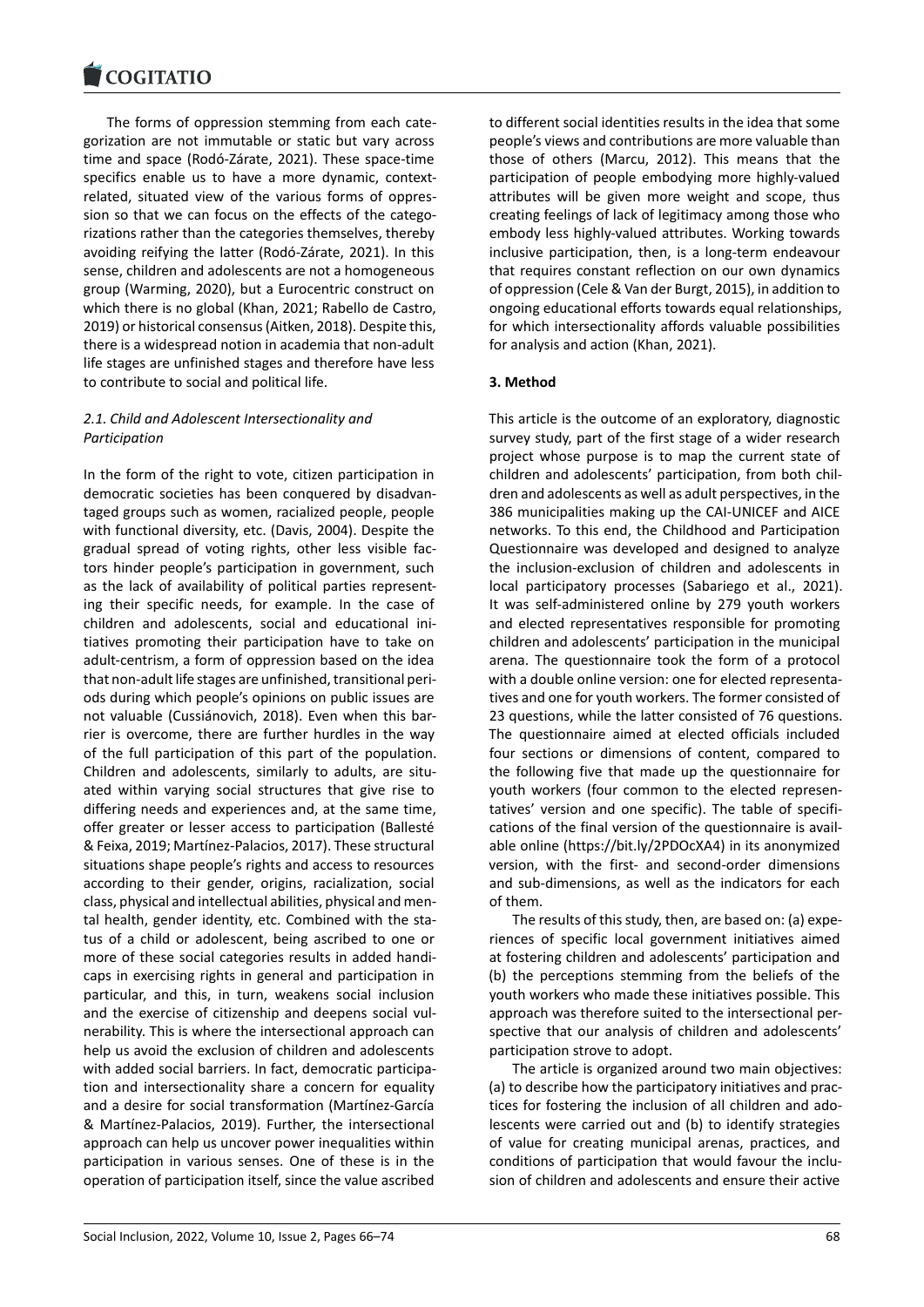#### COMITATIO

role. The information obtained came from the analysis [of responses to the](https://www.cogitatiopress.com) two following open questions in the questionnaire:

- 1. Are you working in a space that is inclusive and accounts for the diversity of children and adoles‐ cents in the municipality? If so, please indicate briefly how this inclusion is ensured.
- 2. Please indicate the main actions taken to make practical advances in child and adolescent's partic‐ ipation at the local level during this term in office.

A systematic content analysis was conducted of the responses to the open questions using the IRAMUTEQ text analysis program and ATLAS.ti, combining theoreti‐ cal with emergent categorization to afford greater depth and nuance from their own perspective.

### **4. Results**

In this section, we first analyse the different perceptions of the organs of participation regarding inclusivity (on whether they are considered inclusive or not, to what extent they are inclusive, or whether they enhance inclusiveness) and the specific strategies used for this pur‐ pose; secondly, we analyse the challenges identified in order to create spaces and strategies favouring more inclusive participation.

### *4.1. Strategies for Promoting Inclusivity in Spaces for Children and Adolescents' Participation*

One of the questionnaire items asked the youth workers whether the council for local participation they worked for was of an inclusive nature. This question aimed to determine whether, in these councils, children and ado‐ lescents were seen as a diverse group with differing needs, i.e., a group showing features of intersectional‐ ity. The question also sought to ascertain whether these local bodies included measures to ensure that intersec‐ tional situations did not hinder or obstruct the participa‐ tion of all types of children and adolescents. Significantly, a total of 191 responses, representing 43.5% of partic‐ ipants, were negative. On the other hand, 56.5% were positive responses. Thus, almost half of the participants acknowledged that the councils were not fulfilling the requirements for achieving inclusivity for the whole pop‐ ulation, thus revealing a situation with significant room for improvement (see Figure 1). As evidence for the inclu‐ sivity of the participation councils, 56.5% of responses mentioned forms of oppression that were considered: Racism, sexism, homophobia, ableism, and aporophobia were some of those named, although there were also more generic references to the inclusion of particular groups. These findings suggest that we should reflect on how best to ascertain the inclusivity of the councils, bearing in mind what these youth workers understand by this term. It is possible that some of those stating that their

council was not inclusive applied a stricter concept of inclusivity to the practices in question.



**Figure 1.** Answers to the question: Is your participation council an inclusive space?

The second open question analyzed aimed to identify how inclusion was ensured. This was answered by 43.4% of the youth workers who had previously responded to the first question above. The results enabled us to iden‐ tify two types of key strategies for realizing inclusivity: (a) strategies in the area of diversity in access to (and composition of) the councils for local participation and (b) those—far less numerous—intended to ensure that interactions in the councils were inclusive, in such a way that all involved could take an active role, as opposed to being passive spectators. Below, we outline each of these two types in greater depth.

#### 4.1.1. Composition and Accessibility

Amongst the youth workers' answers, there were 96 ref‐ erences to existing strategies for ensuring inclusion in access to and diversity in the composition of the par‐ ticipation councils. The strategy most cited was provid‐ ing attention to children and adolescents at specialized centres. Other options involving greater diversity were found, however, such as: (a) including all schools in the municipality, so that the chance to take part in the coun‐ cils was available to the whole child and adolescent pop‐ ulation; (b) delegating responsibility for inclusivity to the schools, such that the latter decided or intervened in deciding who would participate; and (c) providing spe‐ cial centres for attention to people suffering from spe‐ cific forms of oppression to encourage the participation of particular groups like children and adolescents with special educational needs and disabilities: "All 5 schools in Ripoll take part, including special education. We start from the principle of non-segregation, so that all the children in Ripoll can have the same opportunity to be part of the Council."

Regarding centres designed specifically for vulnera‐ ble groups, youth workers stated that this strategy contributed to the inclusion of children and adolescents with functional diversity and children in situations of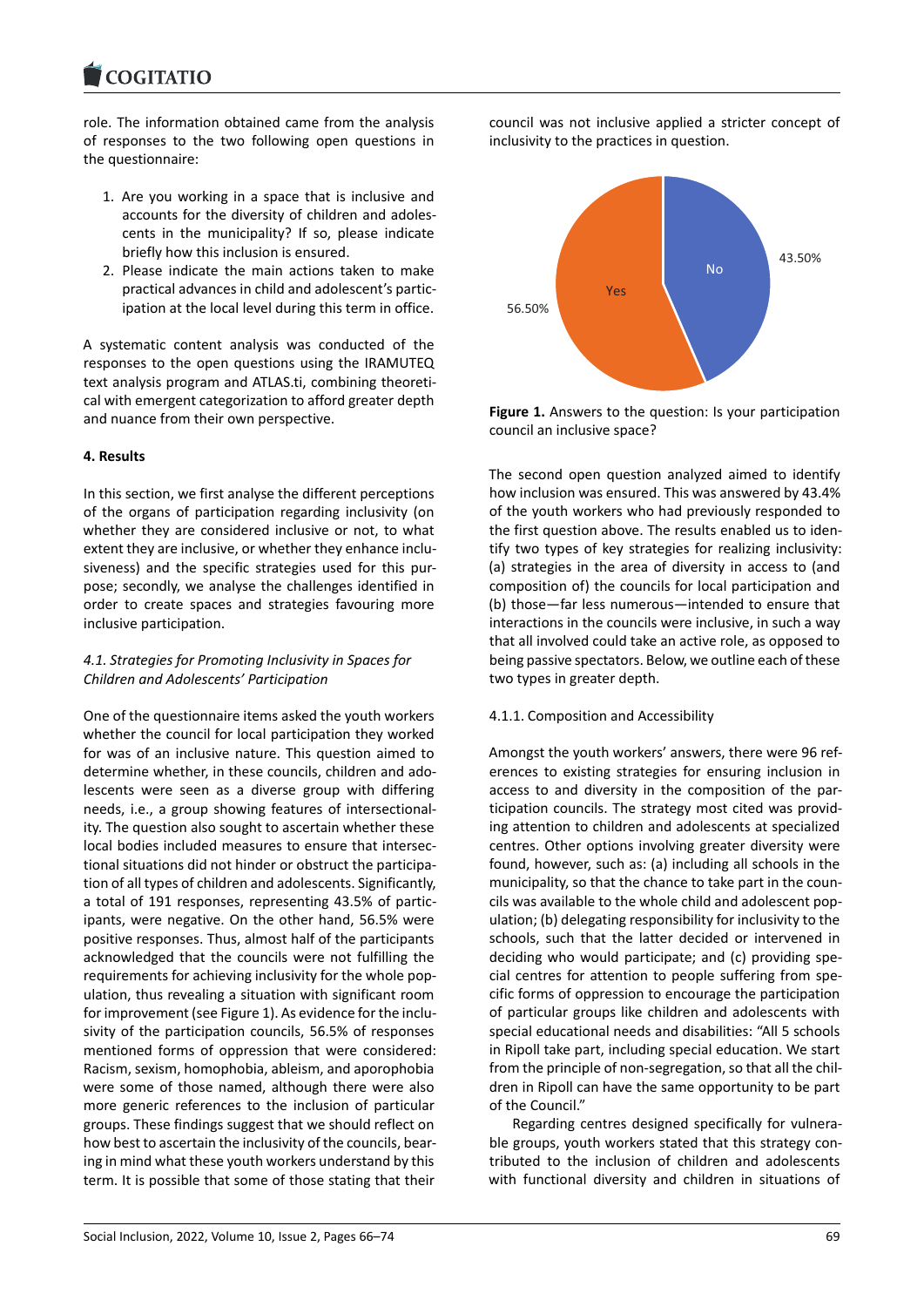#### COMITATIO

socio‐economic vulnerability, whether the latter was real [\(e.g., the family bein](https://www.cogitatiopress.com)g catered for by social services pro‐ grams) or perceived (e.g., the children living in a socially stigmatized area). The centres most referred to were spe‐ cial education schools, social service agencies, associa‐ tions, and other bodies working with vulnerable minors.

A similar strategy, although less mentioned, was to delegate this responsibility to professionals working in direct contact with children and adolescents, normally teachers: "We coordinate with the school tutors so that they can ensure inclusion."

Both of these channels—ensuring inclusivity through specialized centers and professionals—can be very valuable since the contacts these organizations and specialists have with young people are more direct. Nevertheless, it is necessary to make sure that schools and special centres have the same approach, or common criteria, when dealing with inclusion.

Another widely mentioned strategy for achieving inclusion was the openness of participation programs, meaning that all volunteers were accepted, thereby avoiding discrimination: "All children and adolescents from the two schools*(in 5th and 6th grade)* can take part. Although the representatives are in this age group, they contribute ideas from all the students in their schools, at all stages of education."

This strategy, however, does not ensure inclusion since, although admission to these particular forums is completely open, there are also social barriers (such as issues related to poverty and social exclusion, socio‐ economic status, educational level, cultural background, disability, etc.) that cause some children and adolescents to believe that they are less legitimate or less equipped to take part.

Holding elections in which children and adolescents themselves decided who would represent them was another of the strategies for ensuring inclusion men‐ tioned by the youth workers. The elections of the mem‐ bers of the council are organized by the students of each school in the municipality. This approach avoided any prejudices and stereotypes held by the adults managing the participatory spaces.

Nevertheless, this does not consider that children and adolescents are socialized in an adult world and that, although they are political actors with their own will, their decisions may be mediated by the same stereotypes and prejudices. To prevent this, the youth workers added to this strategy the possibility of choosing among candidates by drawing lots, so that it would not always be the most popular children and adolescents who were elected.

The so-called quota policy was another of the strategies for inclusive participation mentioned by youth work‐ ers. In this approach, fixed numbers of participants were reserved for people ascribed to vulnerable social groups. This was seen as ensuring these groups' participation and requiring efforts to fulfil the quotas. According to the youth workers, this strategy favoured the inclusion of female children and adolescents, those with functional diversity, and children with lower socioeconomic status (real or perceived).

Other strategies named by a minority of participants were: widely publicizing the activities of the council, aiming to reach the whole children and adolescents popula‐ tion; carrying out activities that promoted participation among children and adolescents, so that they could have an experience of success; and having regulations and/or guidelines for inclusive participation in the councils.

### 4.1.2. Strategies for Ensuring Inclusive Interactions

While ensuring inclusive access and diverse recruitment to the local participation councils is a first step towards achieving fair participation, it is still not enough. A coun‐ cil may be made up of children and adolescents in diverse situations, but it will be of little use if we do not ensure that all their views are embraced and held in consideration with the same respect and interest. In this regard, a much smaller number of participants men‐ tioned strategies for guaranteeing inclusive interaction within the councils.

Those most referred to were having the necessary means to attend to diversity and treating all children and adolescents equally (Cano‐Hila et al., 2018; Novella, 2012). According to one of the participants: "Children and adolescents are active agents in society and should have the right to participate fully in it. So, we should work hard to completely eradicate any barriers that get in the way of achieving this objective."

Other strategies mentioned, again by very few par‐ ticipants, were: carrying out activities in the council to promote inclusion, autonomy, and interaction; working with small groups in order to go into greater depth on these issues; and working through values: "We work with inclusive group dynamics, encouraging personal auton‐ omy and interaction with other kids and groups."

### *4.2. Challenges to Creating Diverse and Inclusive Participation Spaces and Strategies*

Among the key points youth workers identified to boost inclusive children and adolescents' participation from an intersectional perspective were: (a) promoting social inclusion of children and adolescents through local government policy; (b) giving value to adult support; and (c) breaking with stereotypes and adult‐centric views.

### 4.2.1. Promoting Social Inclusion of Children and Adolescents Through Local Government Policy

The principle of inclusion must be regulated in and through local government policy. Participatory practices for children and adolescents in municipalities should be inclusive by definition, configuration, and action. It is equally necessary that this be constantly monitored and ensured. Two of the factors for achieving this that partic‐ ipants most agreed on were: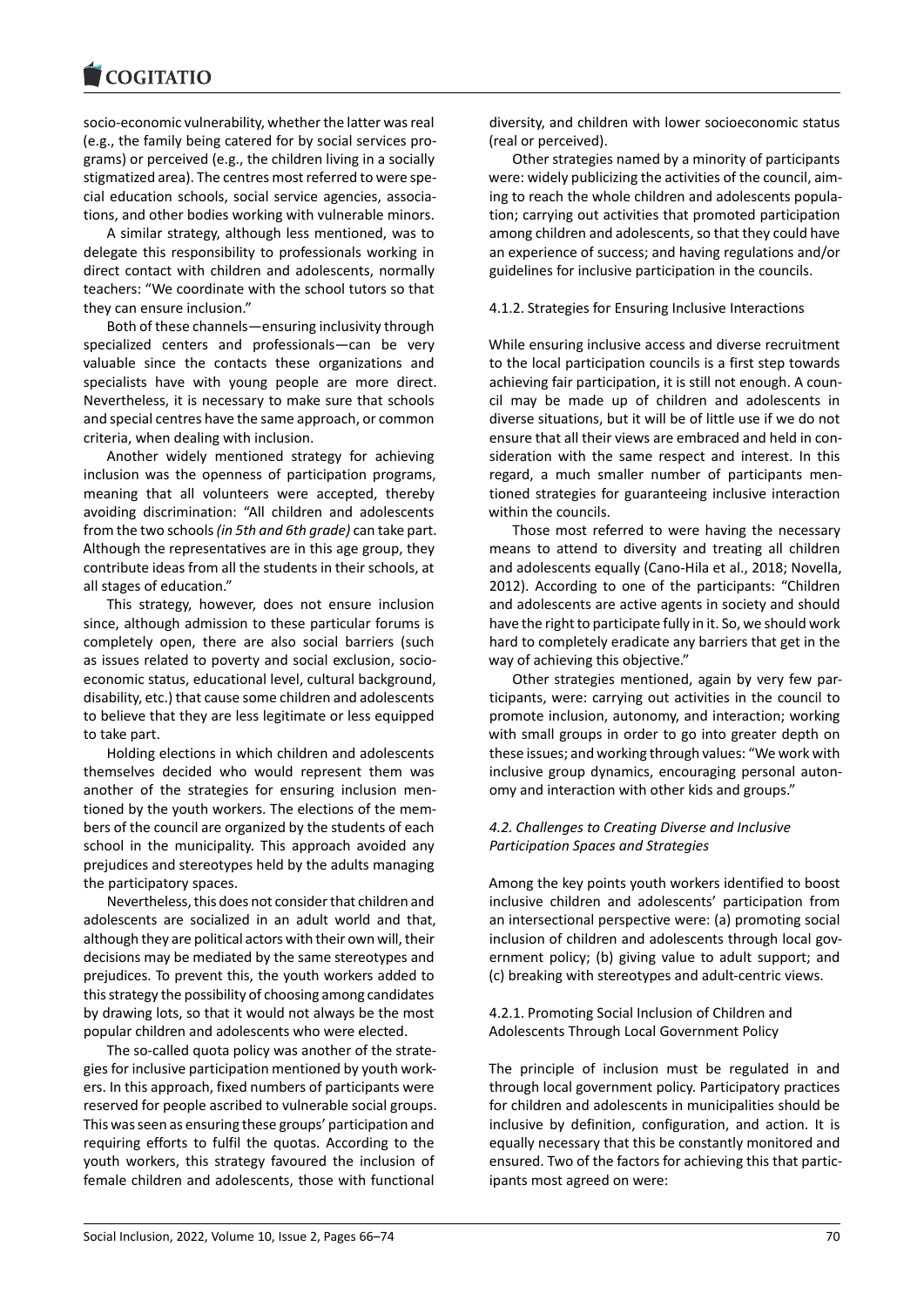- 1. Assuring the visibility and transversal applicabil‐ [ity of policies](https://www.cogitatiopress.com) on children and adolescents within local government. The regulatory and legal struc‐ tures (such as the Childhood Plan, the municipal educational project, regulations on citizen partic‐ ipation, and childhood and adolescence policies) should guarantee the sustainability of municipal children and adolescents' participation models and ensure that the participation council's propos‐ als for the city are carried out, giving them the nec‐ essary social importance. In participants' words, this meant "providing initiatives and commitment to help achieve them, as well as the city council committing itself to fulfil them."
- 2. Consolidating and dynamizing children and adoles‐ cents' participation spaces. This involved strength‐ ening the child and adolescent council and other participatory structures (forums) as bodies par‐ ticipating in municipal political actions, not only through consultation but also by giving them per‐ manence. It was also seen as important to broaden the topics and areas for discussion and partic‐ ipation in these structures to result in actions and activities with a higher profile in the locality, encompassing social, political, organizational, and governance topics.

### 4.2.2. Giving Value to Adult Support: Listening and Recognition

Additional professional support was required for all chil‐ dren and adolescents to consolidate a team of facilitators in the participatory forums, to build more bridges with children, adolescents, local schools, and bodies (leisure time, associationism) that could contribute to the inclusive, transformative participation of children and adolescents. The actions proposed went further than specific occasional events (for example, Children's Day or Children's Rights Day) to include projects that would influence the direction of local government pol‐ icy, such as, for example, mobility plans or the plan for policy on children, both transversally and by extending beyond the area of children and youth into other fields of local government.

### 4.2.3. Breaking With Stereotypes and Adult‐Centric Views

Overcoming stereotypes and adult‐centric perspectives was key to moving towards greater inclusion of children and adolescents in participatory processes.

These ideas suggest creating organizational condi‐ tions, spaces, and opportunities in which the views of children and adolescents would not only be heard but also recognized, listened to, and made visible, thus turning them into real municipal decision‐makers and actors.

4.2.4. Impact of Self‐Management in Participation Practices Sensitive to Children and Adolescents' Situations, Needs, and Frames of Reference

It is important to link children and adolescents to the municipal project from the standpoint of their own needs and concerns, and not through a structure that is too rigid for them. This means ensuring children and ado‐ lescents' participation through open educational spaces that enable them to represent themselves as a group. In this line, youth workers made interesting suggestions, such as creating participation groups and coordinating centres in all schools, children and youth associations, and other more informal and temporary groups. This is a question of empowering children and adolescents in the exercise of their rights and duties and offering them other opportunities in their municipality so that they may be more visible, from the standpoint of inclusion and representativity.

# **5. Conclusion**

Incorporating intersectionality into children and adoles‐ cents participation actions entails acknowledging that inclusion is a necessary condition to ensure social justice, but it is not sufficient in and of itself. Aside from being included or having their voices heard, people need to be guaranteed the conditions necessary for them to exer‐ cise their right to participation on an equal footing.

Our findings enabled us to identify some key princi‐ ples for moving towards children and adolescents' inclu‐ sion in decision‐making, summarized below in the form of three main premises:

First, issues of access and management of diversity must be included in participatory spaces and arenas. Children and adolescents' participation is more inclusive when their consent to participate is sought; that is, when the municipality offers open information to its whole children and adolescents population, thereby soliciting their willing participation. It is also important to clar‐ ify the criteria for the inclusion of vulnerable groups in these forums. The youth workers surveyed here suggested a quota system for including all children and ado‐ lescents. In our view, however, the institutional view is exclusive per se and uses arguments such as the differ‐ ing needs of different sectors of the population in order to include or exclude specific groups. As Martínez‐García and Martínez‐Palacios (2019) remark, the intersectional approach reminds us that participatory experiences are not exempt from reproducing domination, which chal‐ lenges us to consider measures to avoid this:

1. As professionals, we must become aware of our own patterns of relating to others and how they reproduce certain forms of oppression. To achieve this, we need to pay attention (a) to which, and whose, needs we prioritize and which we leave out of account; (b) to whether we make value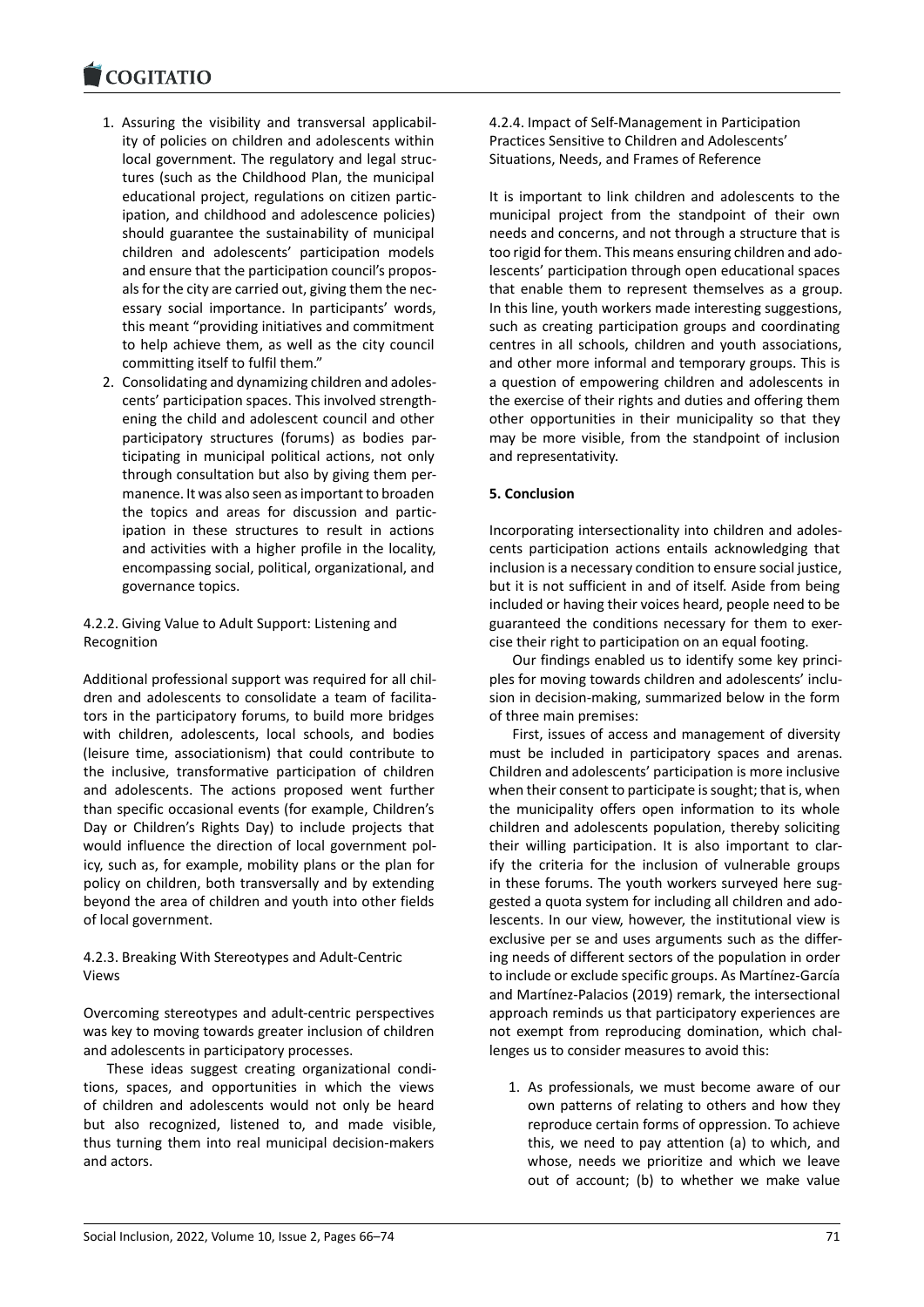#### COGITATIO

judgements about some children and adolescents [and their fam](https://www.cogitatiopress.com)ilies that we would not allow our‐ selves to make about others; (c) to whether we are more concerned with achieving institutional objec‐ tives than respecting the time necessary to care for the needs of diverse groups; and (d) to whether the forums for relationships we have created enable all and any children and adolescents to express their complaints without fear of being judged.

2. Constantly working to overcome stereotypes and prejudices in order to create a safe environment free of value judgments. It is important that we talk openly to children and adolescents about racism, sexism, ableism, aporophobia, homophobia, prej‐ udice against Roma people, etc., and explore with them how these forms of oppression affect peo‐ ple's lives. At the same time, we should remember that taking these forms of oppression into account must not involve pigeonholing people into these categories (Ballesté & Feixa, 2019). It can be use‐ ful to approach these issues through the every‐ day life of children and adolescents, encouraging them to dialogue with and learn from each other. It is essential not to personalize these issues nor to expose anyone to discomfort in these discus‐ sions, since one aspect of providing a safe space is respecting the communicative pace and needs of all, and this requires time and patience. In other words, "personalizing" can be illustrated as having two functions/outcomes: (a) a positive one if it is used as a process of humanizing lived reali‐ ties of children and adolescents, to capture spaces of exclusion and thus promote more active social inclusion/participation; or (b) a negative one if we think of personalizing in the sense of perpetuat‐ ing stigmas of children and adolescents, restricting the spaces for their local participation within their lived environments.

Second, we must give meaning and value to children and adolescents' participation. Our findings also confirm that children and adolescents' participation is more inclusive when children and youth have opportunities to make decisions that are meaningful to them and that are rec‐ ognized and made visible locally as successful initiatives stemming from their active role in participation. One bar‐ rier we must overcome to make this possible is the social representation of children and adolescents' participation from the adult viewpoint, which traditionally turns children and adolescents into "others" and ghettoises them in non‐inclusive spaces. Advancing beyond this requires ongoing training in critical pedagogies and different social struggles. It also requires us to apply this analytical framework to our everyday lives. This means we must analyze the languages and codes through which we com‐ municate information to ensure that the images used illustrations, photographs—represent various types of children and adolescents with differing characteristics, to publicize the initiatives in ways specifically designed to reach these sectors of the population, and to create brief inclusive experiences that can serve as examples of the type of participatory activities we wish to carry out.

Third, we must give more attention and recognition to children and adolescents in participation processes. The real inclusion of all types of children and adoles‐ cents stems from our ability to listen to, recognize, and make visible all their views on an equal footing. Thus, we should utilize approaches guaranteeing inclusive interac‐ tion within the councils, diversity‐sensitive approaches combined with others encouraging autonomy and small group work in spaces and types of dialogue suitable to young people's forms of expression and creativity. These approaches should enable us to listen to their percep‐ tions, opinions, experiences, and, above all, to under‐ stand their world and point of view in order to engage them in developing and carrying out institutional partici‐ pation projects and initiatives based on these principles. Democratizing participation to give space to children and adolescents' needs requires us to adopt new channels of communication that open up new possibilities for dia‐ logue among equals.

From the methodological point of view, the intersec‐ tional approach to analyzing inclusion in children and adolescents' participation processes requires contextu‐ alization and a qualitative view, in order to identify and delineate the forms of oppression occurring in children and adolescents' participation, and particularly to reveal the causal factors and specific dynamics of these forms of oppression and obstacles. The intersectional approach serves as a revealing prism through which to examine the convergence of structural factors and forms of oppres‐ sion in constructed social categories and enables us to analyze the dimensions across which multiple intercon‐ nected discriminations develop, while at the same time calling on us to create other forms of participation and of encouraging children and adolescents' participation in their towns and cities (Crenshaw, 2016).

### **Acknowledgments**

This work is part of the research project Childhood and Participation: Diagnosis and Proposals for an Active and Inclusive Citizenship in the Community, Institutions and Governance (RTI2018‐098821‐B‐I00), developed with the funding of the Ministry of Science and Innovation, the European Science and Innovation, the European Regional Development Fund, and the State Research Agency. We would also like to thank the Intercultural Education Research Group (GREDI) and the Ajuts Programme of the University of Barcelona for funding the open access pub‐ lication of this article, as granted by the vice‐rectorate for research at the University of Barcelona.

#### **Conflict of Interests**

The authors declare no conflict of interests.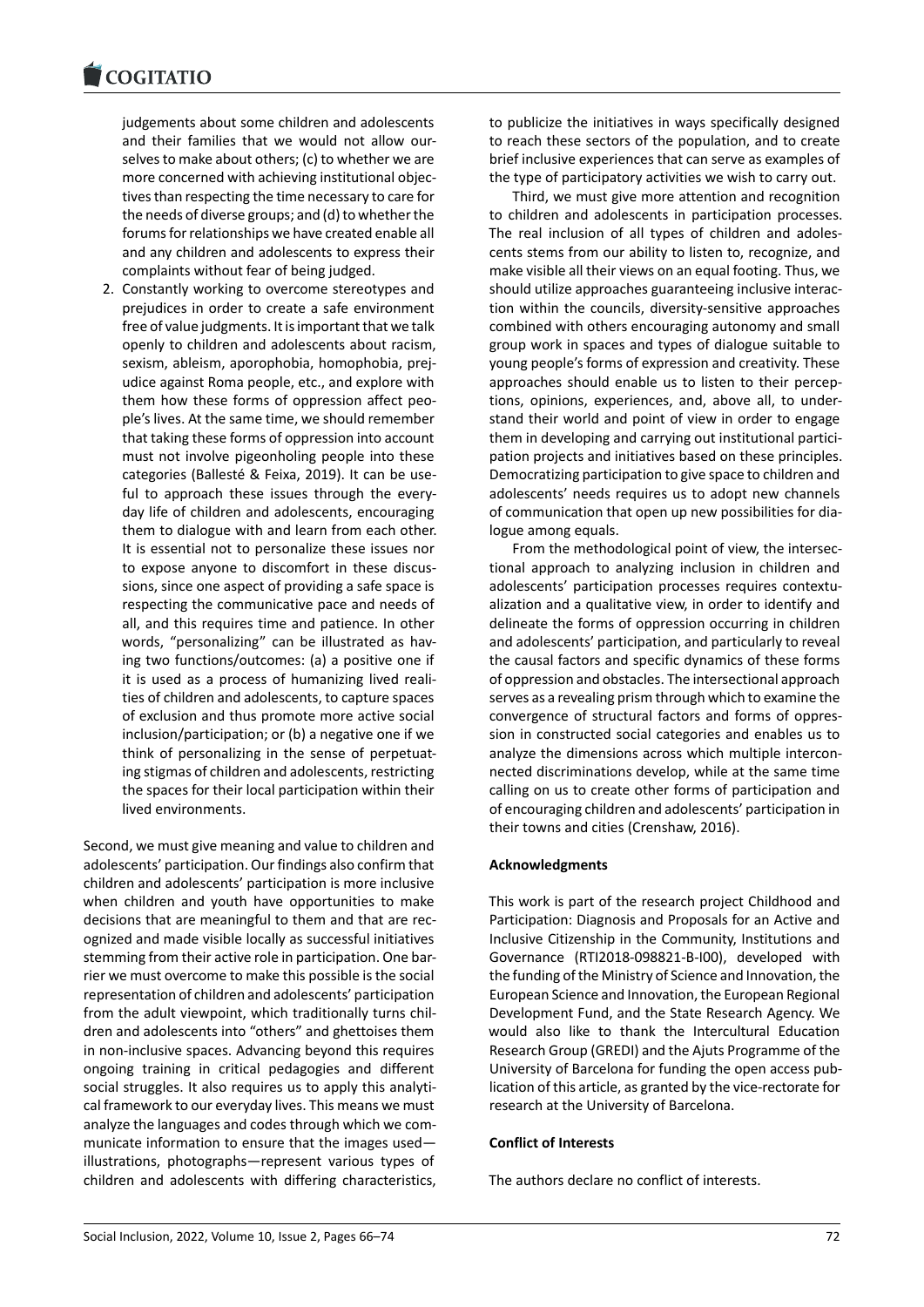#### COMITATIO

### **References**

- [Aitken, S. C. \(2018\).](https://www.cogitatiopress.com) Children's geographies: Tracing the evolution and involution of a concept. *Geographical Review*, *108*(1), 3–23. https://doi.org/10.1111/gere. 12289
- Arnstein, S. R. (1969). A ladder of citizen participa‐ tion. *Journal of the American Institute of Planners*, *35*(4), 216–224. https[://doi.org/10.1080/01944366](https://doi.org/10.1111/gere.12289) [90897](https://doi.org/10.1111/gere.12289)7225
- Ballesté, E., & Feixa, C. (2019). El Sur político del Norte global: Repensando la participación política juvenil en España [The [political South of the global North:](https://doi.org/10.1080/01944366908977225) [Rethinking](https://doi.org/10.1080/01944366908977225) youth political participation in Spain]. *Nómadas*, *50*, 175–193. https://doi.org/10.30578/ nomadas.n50a11
- Boccagni, P., & Baldassar, L. (2015). Emotions on the move: Mapping the emergent field of emotion and migration. Emotion. *Spac[e and Society](https://doi.org/10.30578/nomadas.n50a11)*, *16*, 73–80.
- Ca[no‐Hila, A. B., Saba](https://doi.org/10.30578/nomadas.n50a11)riego, M., & Ruiz, A. (2018). Youth participation in the Spanish urban periphery: Its con‐ cept, spheres and conditioning factors. *Youth Voice Journal*, *8*. http://hdl.handle.net/2445/133440
- Cele, S., & Van der Burgt, D. (2015). Participation, con‐ sultation, confusion: Professionals' understandings of children's participation in physical planning. *Chil‐ dren's Geographies*, *13*[\(1\), 14–29.](http://hdl.handle.net/2445/133440)
- Chakraborty, K., Thambiah, S., & Arumugam, J. (2018). Estate youth and complicated migration in Malaysia's oil palm plantations: The emotions of leaving and connecting back. *Children's Geographies*, *16*(6), 642–653.
- Cho, S., Crenshaw, K. W., & McCall, L. (2013). Toward a field of intersectionality studies: Theory, applica‐ tions, and praxis. *Signs: Journal of Women in Cul‐ ture and Society*, *38*(4), 785–810. https://doi.org/ 10.1086/669608
- Crenshaw, K. (2016). Les voyages de l'intersectionnalité [The journeys of intersectionality]. In F. Fassa, É. Lépinard, & M. Roca (Eds.), *L'in[tersectionnalité:](https://doi.org/10.1086/669608) [Enjeux théoriqu](https://doi.org/10.1086/669608)es et polítiques* [Intersectional‐ ity: Theoretical and political issues] (pp. 29–51. La dispute.
- Cussiánovich, A. (2006). *Ensayos sobre infancia. Sujeto de derechos y protagonista* [Essays on childhood. Subject of rights and protagonist]. IFEJANT
- Cussiánovich, A. (2018). *La participación infantil y ado‐ lescente. Mapa de un modelo. In Enclave: Guía para promover la participación infantil y adolescente en la Comunidad de Madrid* [Child and adolescent partici‐ pation. Map of a model. In Enclave: Guide to promote child and adolescent participation in the Community of Madrid]. Ayuntamiento de Madrid. https://bit.ly/ 2Zckbmw
- Davis, A. (2004). *Mujer, raza y clase* [Women, race and class]. Ediciones Akal.
- Flannigan, C. A. (2013). *Teenage citizens: T[he political the‐](https://bit.ly/2Zckbmw) [ories of th](https://bit.ly/2Zckbmw)e young*. Harvard University Press.
- Hadfield-Hill, S., & Horton, J. (2014). Children's experiences of participating in research: Emotional moments together? *Children's Geographies*, *12*(2), 135–153.
- Horgan, D., Forde, C., Martin, S., & Parkes, A. (2017). Chil‐ dren's participation: Moving from the performative to the social. *Children's Geographies*, *15*(3), 274–288.
- Khan, A. A. (2018). From the peaks and back: Mapping the emotions of trans‐Himalayan children education migration journeys in Kathmandu, Nepal. *Children's Geographies*, *16*(6), 616–627.
- Khan, A. A. (2021). Advancing children's geographies through "grey areas" of age and childhood. *Geogra‐ phy Compass*, *e12584*. https://doi.org/10.1111/gec3. 12584
- Lister, R. (2007). Why citizenship: Where, when and how children. *Theoretical Inquiries in Law*, *8*, 693–718. https://doi.org/10.22[02/1565‐3404.1165](https://doi.org/10.1111/gec3.12584)
- Ma[rcu, S.](https://doi.org/10.1111/gec3.12584) (2012). Emotions on the move: Belonging, sense of place and feelings identities among young Romanian immigrants in Spain. *Journal of Youth Stud‐ ies*, *15*[\(2\), 207–223.](https://doi.org/10.2202/1565-3404.1165)
- Martínez‐García, P., & Martínez‐Palacios, J. (2019). Intro‐ ducción: "Diálogos entre la democracia participativa y la interseccionalidad. Construyendo marcos para la justicia social" [Introduction: "Dialogues between participatory democracy and intersectionality. Build‐ ing frameworks for social justice"]. *Feminismo/s*, *33*, 13–20. https://bit.ly/3oGSmxE
- Martínez‐Palacios, J. (2017). Exclusión, profundización democrática e interseccionalidad [Exclusion, demo‐ cratic deepening and intersectionality]. *Investiga‐ ciones [Feministas](https://bit.ly/3oGSmxE)*, *8*(1), 53–71. http://dx.doi.org/ 10.5209/INFE.54827
- Mata, P. (2011). *Ciudadanía ética, crítica, participa‐ tiva y transformadora: Propuestas educativas desde el enfoque intercultural* [Ethical, [critical, participa‐](http://dx.doi.org/10.5209/INFE.54827) [tive and transformat](http://dx.doi.org/10.5209/INFE.54827)ive citizenship: Educational pro‐ posals from an intercultural approach]. Universidad Nacional de Educación a Distancia (UNED). https:// bit.ly/3vUck9t
- Novella, A. M. (2012). La participación infantil: Con‐ cepto dimensional en pro de la autonomía ciutadana [Child participation: A dimensional concept [for citi‐](https://bit.ly/3vUck9t) [zen autonomy](https://bit.ly/3vUck9t)]. *Revista Teoría de la Educación: Edu‐ cación y Cultura en la Sociedad de la Información*, *13*(2), 380–403. https://bit.ly/3bmevsY

Pozo, J. M. (2014). *Educacionari*. Edicions 62.

- Rabello de Castro, L. R. (2019). Why global? Chil‐ dren and childhood from a decolonial perspective. *Childhood*, *27*(1), 48–62. [https://doi.](https://bit.ly/3bmevsY)org/10.1177/ 0907568219885379
- Ramírez, M., & Contreras, S. (2014). Deconstruyendo la noción de infancia asociada a ciudadanía y partici‐ pación [Deconstructing the notion of childhood asso[ciated with citizens](https://doi.org/10.1177/0907568219885379)hip and participation]. *Revista Internacional de Investigación en Ciencias Sociales*, *10*(1), 91–105. https://bit.ly/3lXOF3j